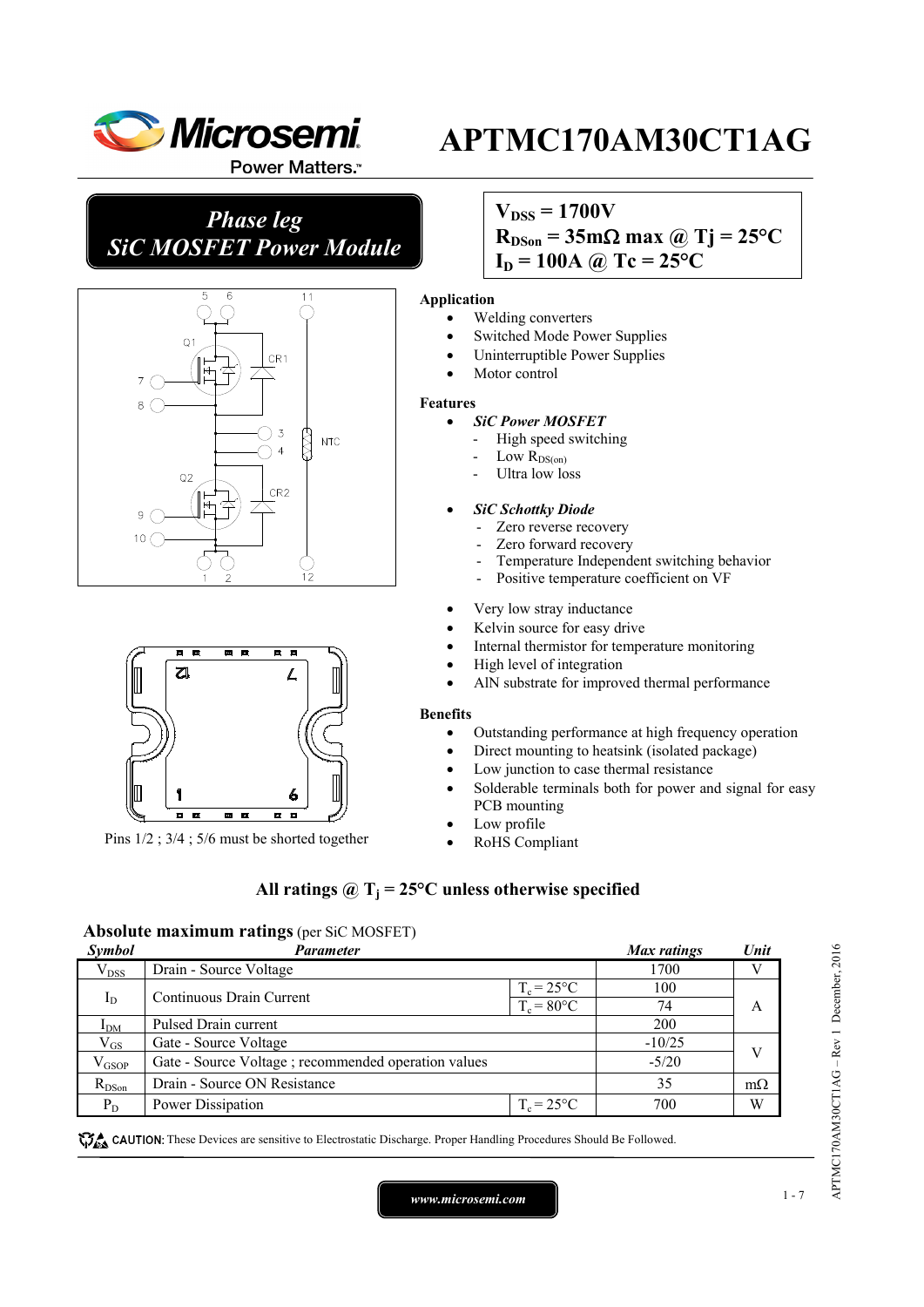

### Power Matters.<sup>™</sup>

### **Electrical Characteristics** (per SiC MOSFET)

| <i>Symbol</i> | <i>Characteristic</i>           | <b>Test Conditions</b>           |                      | Min | Tvn  | Max | Unit      |
|---------------|---------------------------------|----------------------------------|----------------------|-----|------|-----|-----------|
| $I_{DSS}$     | Zero Gate Voltage Drain Current | $V_{GS} = 0V$ , $V_{DS} = 1700V$ |                      |     |      | 200 | μA        |
|               |                                 | $V_{GS} = 20V$                   | $T_i = 25^{\circ}C$  |     | 22.5 | 35  |           |
| $R_{DS(on)}$  | Drain – Source on Resistance    | $I_D = 100A$                     | $T_i = 150^{\circ}C$ |     | 45   |     | $m\Omega$ |
| $V_{GS(th)}$  | Gate Threshold Voltage          | $V_{GS} = V_{DS}$ , $I_D = 36mA$ |                      |     | 2.4  |     |           |
| $I_{GSS}$     | Gate – Source Leakage Current   | $V_{GS} = 20 V$ , $V_{DS} = 0V$  |                      |     |      |     | иA        |

### **Dynamic Characteristics** (per SiC MOSFET)

| <i>Symbol</i> | <i><b>Characteristic</b></i>        | <b>Test Conditions</b>                                                  |                | Min | $\mathit{Typ}$ | <b>Max</b> | Unit               |
|---------------|-------------------------------------|-------------------------------------------------------------------------|----------------|-----|----------------|------------|--------------------|
| $C_{iss}$     | <b>Input Capacitance</b>            | $V_{GS} = 0V$                                                           |                |     | 7344           |            |                    |
| $C_{\rm oss}$ | <b>Output Capacitance</b>           | $V_{DS} = 1000V$                                                        |                |     | 342            |            | pF                 |
| $C_{\rm rss}$ | Reverse Transfer Capacitance        | $f = 1$ MHz                                                             |                |     | 14             |            |                    |
| $Q_{\rm g}$   | Total gate Charge                   | $V_{GS} = -5/+20V$                                                      |                |     | 380            |            |                    |
| $Q_{gs}$      | Gate – Source Charge                | $V_{Bus} = 900V$                                                        |                |     | 74             |            | nC                 |
| $Q_{gd}$      | Gate – Drain Charge                 | $I_D = 100A$                                                            |                |     | 140            |            |                    |
| $T_{d(on)}$   | Turn-on Delay Time                  | $V_{GS} = -5/+20V$                                                      |                |     | 105            |            |                    |
| $T_r$         | Rise Time                           | $V_{\text{Bus}} = 900V$<br>$I_D = 100A$<br>$R_{\text{Gext}} = 10\Omega$ |                |     | 75             |            | ns                 |
| $T_{d(off)}$  | Turn-off Delay Time                 |                                                                         |                |     | 210            |            |                    |
| $T_f$         | Fall Time                           |                                                                         |                |     | 55             |            |                    |
| $E_{on}$      | Turn on Energy                      | <b>Inductive Switching</b><br>$V_{GS} = -5/+20V$<br>$V_{Bus} = 900V$    | $T_i = 150$ °C |     | 4.4            |            | mJ                 |
| $E_{\rm off}$ | Turn off Energy                     | $I_D = 100A$<br>$R_{Gext} = 10\Omega$                                   | $T_i = 150$ °C |     | 3              |            |                    |
| $R_{Gint}$    | Internal gate resistance            |                                                                         |                |     | 3.15           |            | Ω                  |
| $R_{thJC}$    | Junction to Case Thermal Resistance |                                                                         |                |     |                | 0.18       | $\rm ^{\circ} C/W$ |

### **Body diode ratings and characteristics** (per SiC MOSFET)

| <i>Symbol</i>     | <i><b>Characteristic</b></i> | <b>Test Conditions</b>                                                     |                      | Min | Typ | Max | Unit         |
|-------------------|------------------------------|----------------------------------------------------------------------------|----------------------|-----|-----|-----|--------------|
| $V_{SD}$          | Diode Forward Voltage        | $V_{GS}$ = -5V                                                             | $T_i = 25^{\circ}C$  |     | 4.1 |     | $\mathbf{V}$ |
|                   |                              | $I_{SD} = 50A$                                                             | $T_i = 150^{\circ}C$ |     | 3.6 |     |              |
| $t_{rr}$          | Reverse Recovery Time        | $I_{SD} = 100A$ ; $V_{GS} = -5V$<br>$V_R = 900V$ ; $di_F/dt = 2800A/\mu s$ |                      |     | 70  |     | ns           |
| $Q_{rr}$          | Reverse Recovery Charge      |                                                                            |                      |     |     |     | $\mu C$      |
| $\mathbf{I}_{rr}$ | Reverse Recovery Current     |                                                                            |                      |     | 28  |     | Α            |

*www.microsemi.com* 2-7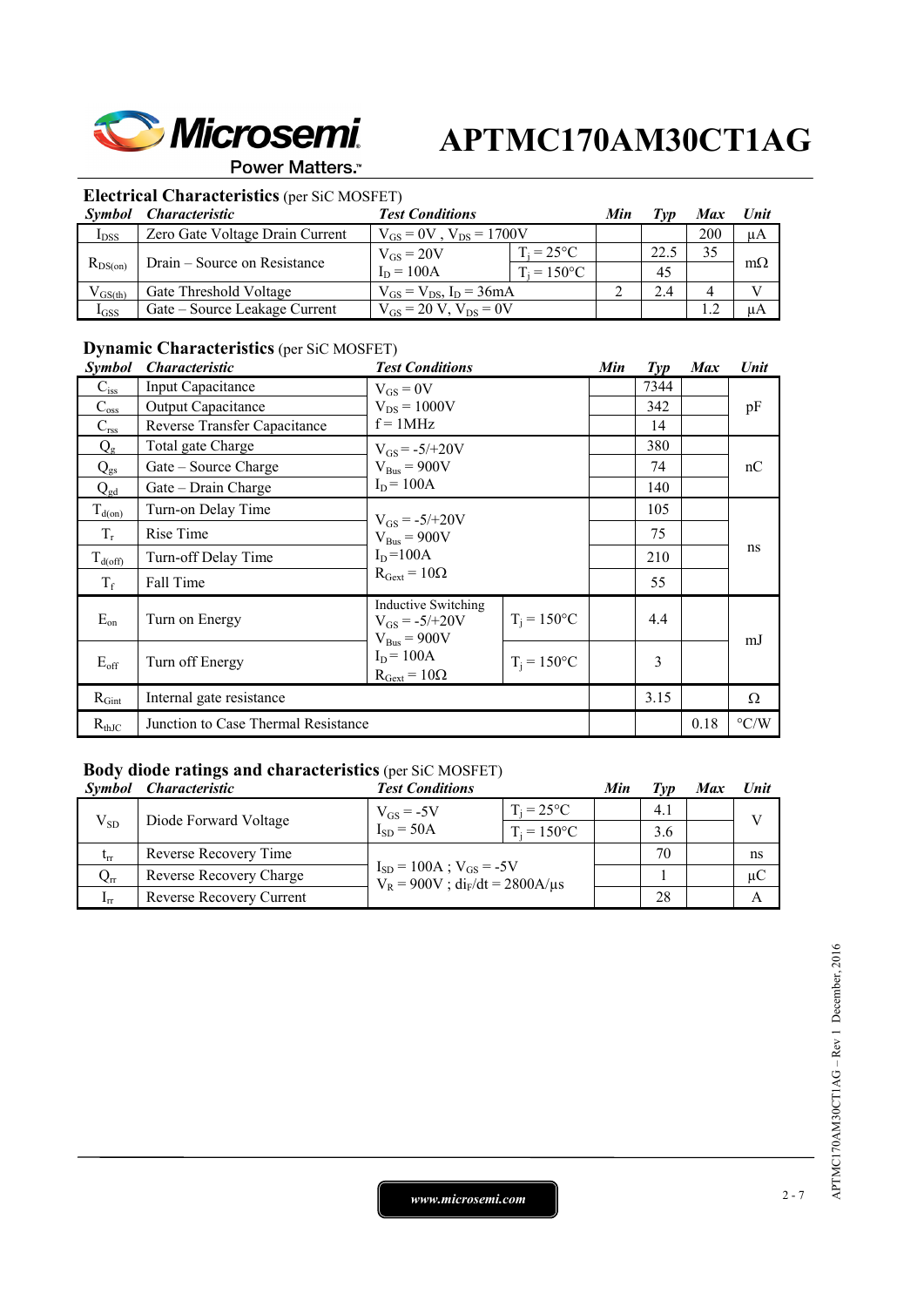

Power Matters.<sup>\*\*</sup>

### **SiC schottky diode ratings and characteristics** (per SiC diode)

| <b>Symbol</b> | <b>Characteristic</b>               | <b>Test Conditions</b>                                 |                     | Min | $\mathcal{I}yp$ | <b>Max</b> | Unit               |     |
|---------------|-------------------------------------|--------------------------------------------------------|---------------------|-----|-----------------|------------|--------------------|-----|
| $V_{RRM}$     | Peak Repetitive Reverse Voltage     |                                                        |                     |     |                 | 1700       | V                  |     |
|               |                                     | $T_i = 25^{\circ}C$<br>$V_R = 1700V$<br>$T_i = 175$ °C |                     | 40  | 200             |            |                    |     |
| $I_{RRM}$     | Reverse Leakage Current             |                                                        |                     |     |                 |            | 200                | 800 |
| $I_F$         | DC Forward Current                  |                                                        | $Tc = 125^{\circ}C$ |     | 50              |            | A                  |     |
| $V_{\rm F}$   | Diode Forward Voltage               | $T_i = 25^{\circ}C$<br>$I_F = 50A$                     |                     |     | 1.8             | 2          | V                  |     |
|               |                                     |                                                        | $T_i = 175$ °C      |     | 3.2             | 4          |                    |     |
| $Q_{C}$       | <b>Total Capacitive Charge</b>      | $I_F = 50A$ , $V_R = 1700V$<br>$di/dt = 800A/\mu s$    |                     |     | 340             |            | nC                 |     |
| $\mathcal{C}$ | Total Capacitance                   | $f = 1$ MHz, $V_R = 200V$                              |                     |     | 400             |            | pF                 |     |
|               |                                     | $f = 1$ MHz, $V_R = 400V$                              |                     |     | 280             |            |                    |     |
| $R_{thJC}$    | Junction to Case Thermal Resistance |                                                        |                     |     |                 | 0.24       | $\rm ^{\circ} C/W$ |     |

### **Temperature sensor NTC** (see application note APT0406 on www.microsemi.com).

| <b>Symbol</b>          | <i><b>Characteristic</b></i> |                | Min | Tvp  | <b>Max</b> | <b>Unit</b>   |
|------------------------|------------------------------|----------------|-----|------|------------|---------------|
| $R_{25}$               | Resistance $\omega$ 25°C     |                |     | 50   |            | kΩ            |
| $\Delta R_{25}/R_{25}$ |                              |                |     |      |            | $\frac{0}{0}$ |
| $B_{25/85}$            | $T_{25}$ = 298.15 K          |                |     | 3952 |            |               |
| $\Delta B/B$           |                              | $T_c = 100$ °C |     |      |            | $\frac{0}{0}$ |

$$
R_T = \frac{R_{25}}{\exp\left[B_{25/85}\left(\frac{1}{T_{25}} - \frac{1}{T}\right)\right]}
$$
 T: Thermistor temperature

### **Thermal and package characteristics**

| <b>Symbol</b> | <i><b>Characteristic</b></i>                                        | Min         | <b>Max</b>        | Unit  |              |                 |
|---------------|---------------------------------------------------------------------|-------------|-------------------|-------|--------------|-----------------|
| $V_{ISOL}$    | RMS Isolation Voltage, any terminal to case $t = 1$ min, $50/60$ Hz |             |                   | 4000  |              |                 |
|               | Operating junction temperature range                                |             | <b>SiC MOSFET</b> | $-40$ | 150          |                 |
| $T_{\rm I}$   |                                                                     |             | SiC diode         | $-40$ | 175          |                 |
| $T_{\rm JOP}$ | Recommended junction temperature under switching conditions         |             |                   |       | $TI$ max -25 | $\rm ^{\circ}C$ |
| $T_{STG}$     | <b>Storage Temperature Range</b>                                    | -40         | 125               |       |              |                 |
| $T_{\rm C}$   | <b>Operating Case Temperature</b>                                   |             |                   |       |              |                 |
| Torque        | Mounting torque                                                     | To heatsink | M4                |       |              | N.m             |
| Wt            | Package Weight                                                      |             |                   |       | 80           | g               |

*www.microsemi.com* 3-7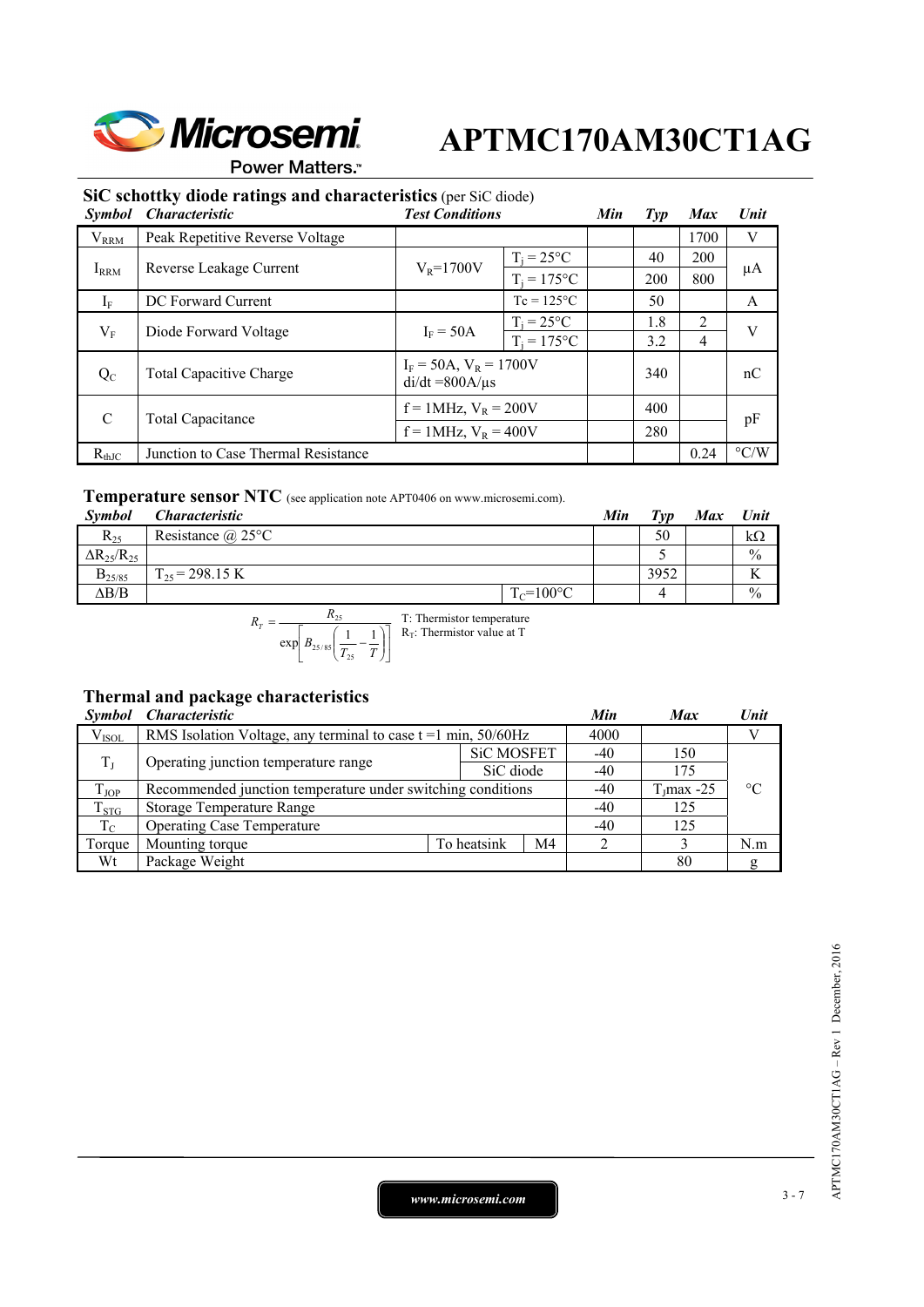

Package outline (dimensions in mm)



See application note 1904 - Mounting Instructions for SP1 Power Modules on www.microsemi.com





APTMC170AM30CT1AG - Rev 1 December, 2016 APTMC170AM30CT1AG – Rev 1 December, 2016

*www.microsemi.com* 4-7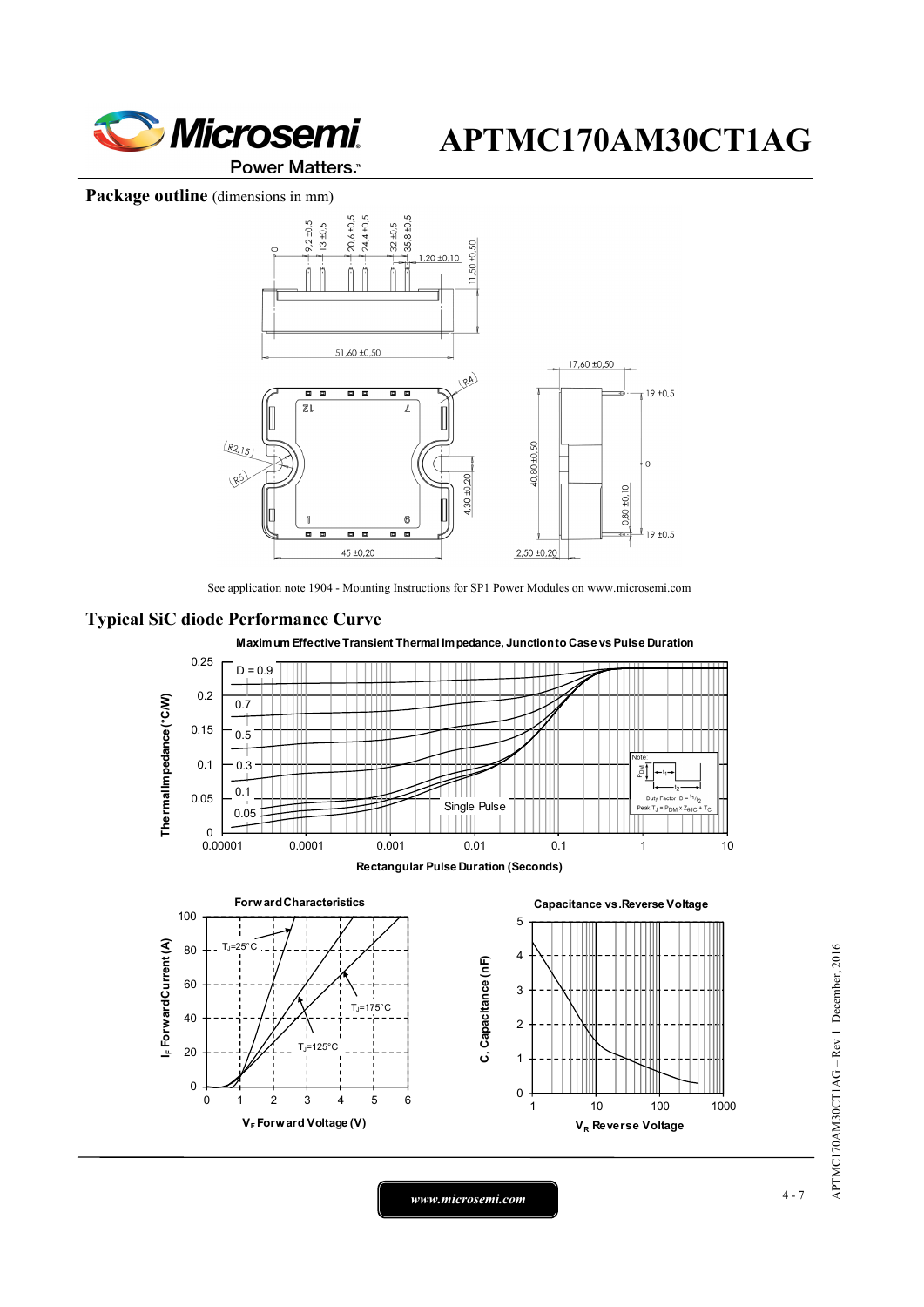

Power Matters.<sup>\*\*</sup>





 $D = 0.9$ 0.2



**rectangular Pulse Duration (Seconds)**

*www.microsemi.com* 5-7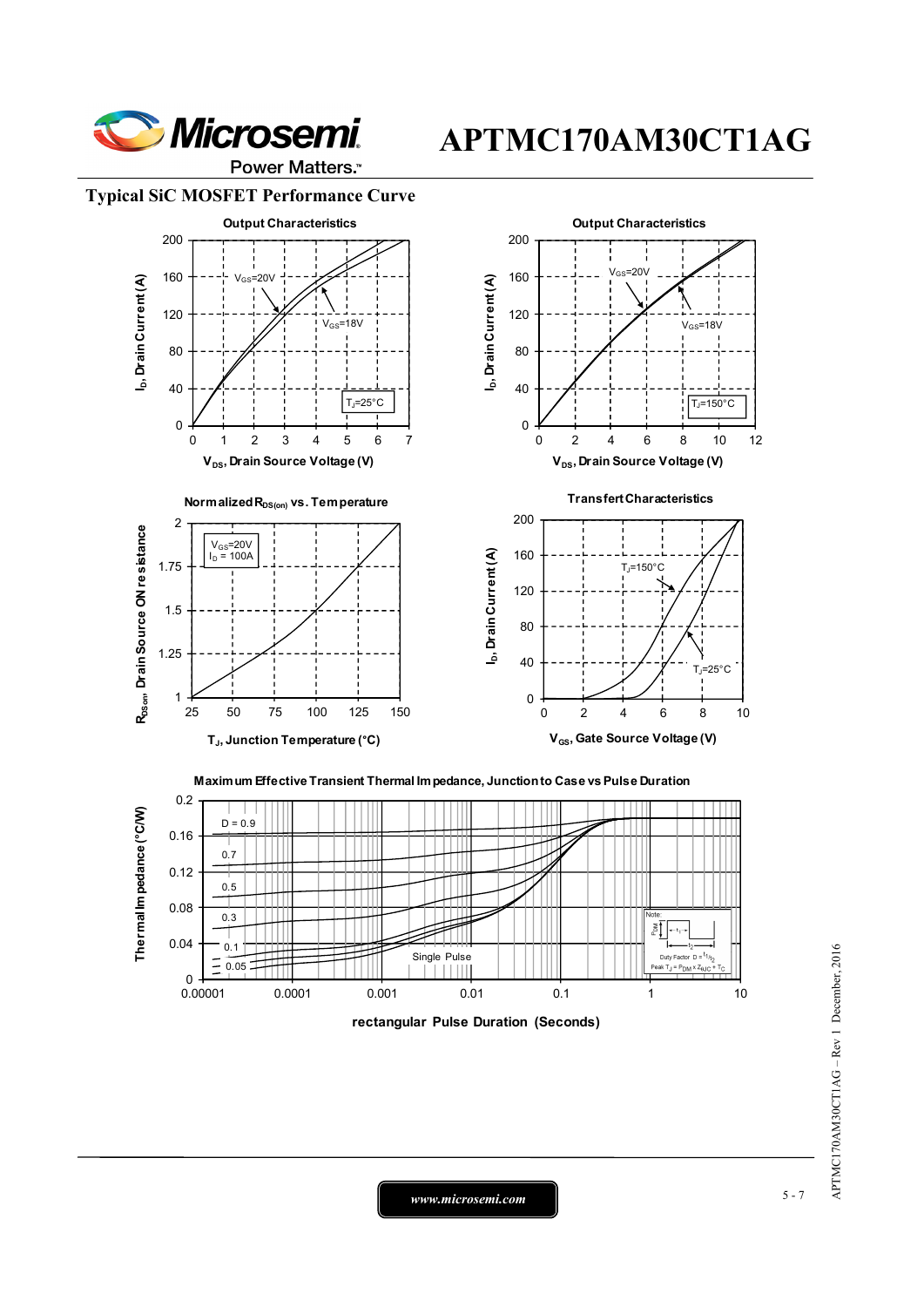











**Gate charge characteristics**





*www.microsemi.com* 6-7